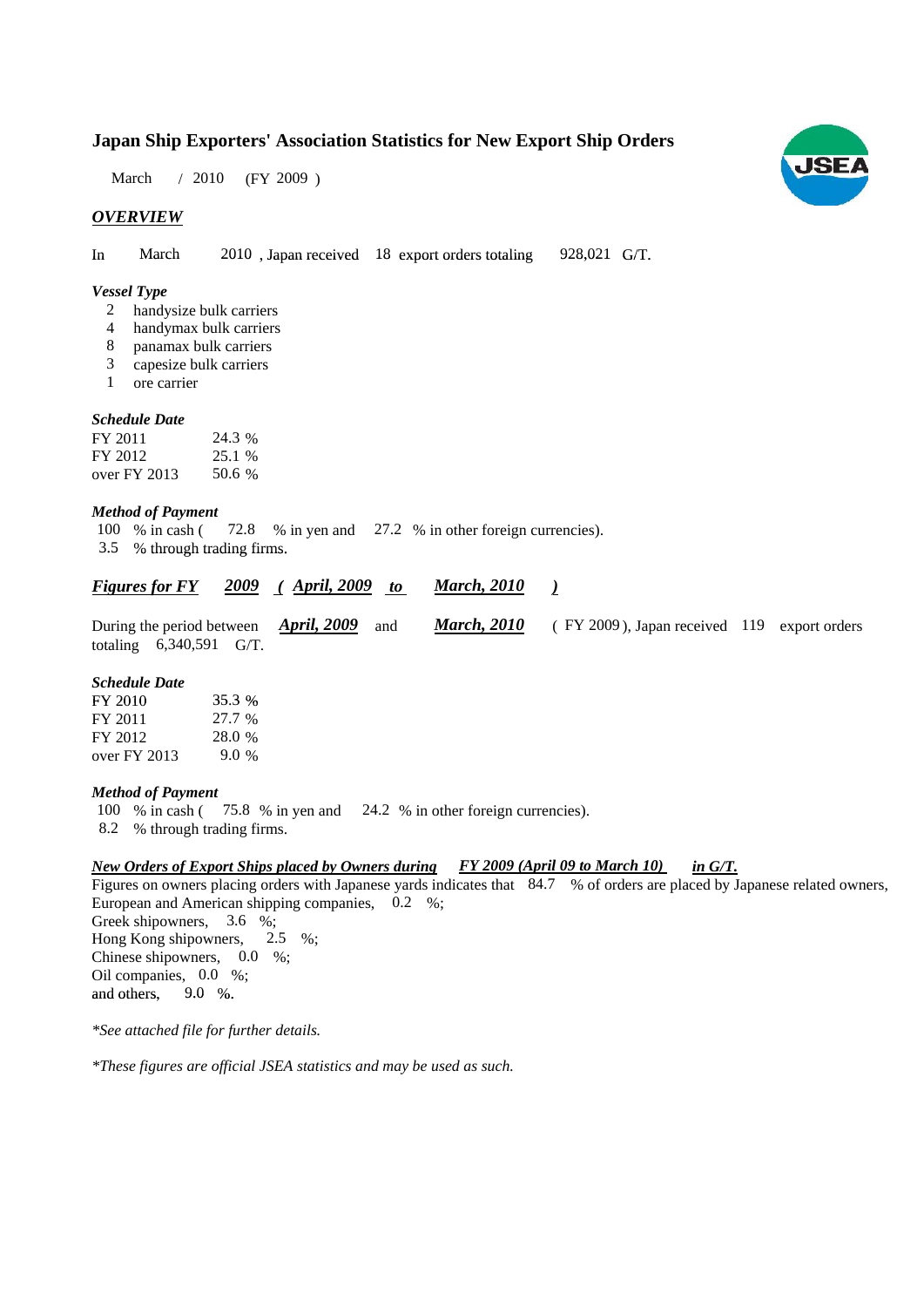# New Export Orders Placed in March 2010 (FY 2009) Based on Fiscal Year

| Description           | Apr $08$ to Mar $09$ |            | Apr $09$ to Nov $09$ |           | December 2009 |         | January 2010 |         | February 2010 |         | March 2010 |         | Apr $09$ to Mar $10$ |           | Jan 10 to Mar 10 |            |
|-----------------------|----------------------|------------|----------------------|-----------|---------------|---------|--------------|---------|---------------|---------|------------|---------|----------------------|-----------|------------------|------------|
|                       | No.                  | G/T        | No.                  | G/T       | No.           | G/T     | No.          | G/T     | No.           | G/T     | No.        | G/T     | No.                  | G/T       | No.              | G/T        |
| <b>General Cargos</b> | 15                   | 712,580    |                      | 427,800   |               | 105,900 |              | 54,200  | $\mathbf{U}$  |         |            |         | $\Delta$             | 587,900   |                  | 54,200     |
| <b>Bulk Carriers</b>  | 276                  | 1,078,040  | 59                   | 2,259,800 |               | 148,300 |              | 79,400  |               | 383,670 | <b>18</b>  | 928,021 | 92                   | 3,799,191 | 29               | 1,391,091  |
| Tankers               | 39                   | 2,770,610  | 12.                  | 1,383,800 | ◠             | 217,400 | P            | 338,300 | $\Omega$      |         |            |         | 17                   | 1,939,500 |                  | 338,300    |
| Combined Carriers     |                      |            |                      |           |               |         |              |         |               |         |            |         |                      |           |                  | $\Omega$   |
| <b>Others</b>         |                      |            |                      | 14,000    | $\Omega$      |         |              |         |               |         |            |         |                      | 14,000    |                  | $\Omega$   |
| Total                 | 330                  | 14,561,230 | 781                  | 4,085,400 |               | 471,600 | Ο.           | 471,900 |               | 383,670 | <b>18</b>  | 928,021 | 119                  | 6,340,591 | 34               | 1,783,591  |
| FY 2008 / FY2007 (%)  |                      | $* 53.2$   |                      | 31.1      |               | 171.5   |              | 150.5   |               | 130.8   |            | 169.4   |                      | 43.5      |                  | $** 154.5$ |
| In CGT                |                      | 6,704,499  |                      | .764,327  |               | 189,852 |              | 196,000 |               | 152,665 |            | 380,204 |                      | 2,683,048 |                  | 728,869    |

JSEA (April 2010)

*Figures for shipbuilding orders of 500 G/T and over for export as steel vessels placed with JSEA members are covered.*

\*FY 2008/FY2007

\*\*Calendar Year 2010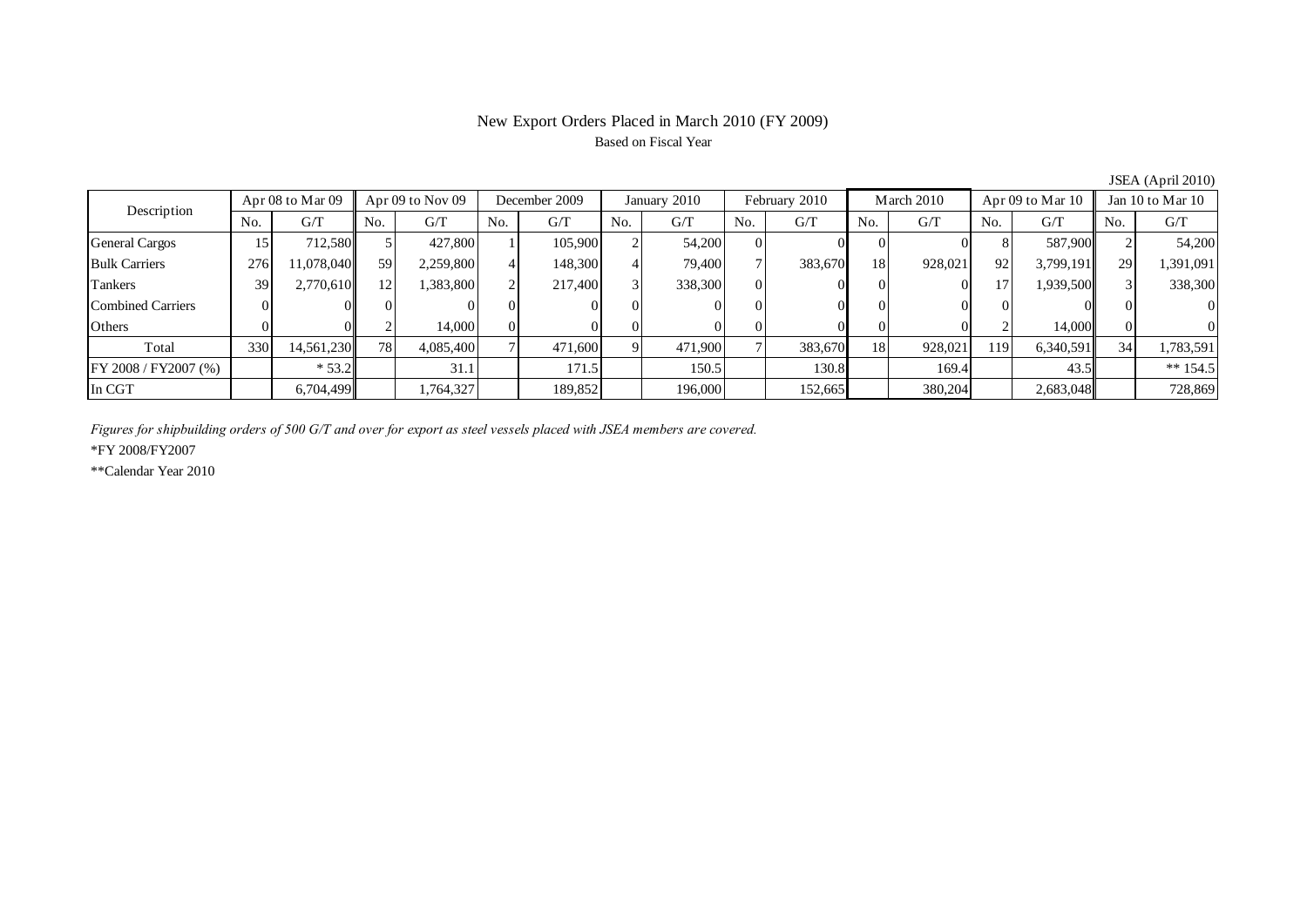## Export Ships Delivered in February 2010 (FY 2009) Based on Fiscal Year

JSEA (April 2010)

| Description              | Apr 08 to Mar 09 |            | Apr $09$ to Nov $09$ |            | December 2009  | January 2010 |     | February 2010 |           | March 2010 |     |           | Apr 09 to Mar 10 | Jan 10 to Mar 10 |     |            |
|--------------------------|------------------|------------|----------------------|------------|----------------|--------------|-----|---------------|-----------|------------|-----|-----------|------------------|------------------|-----|------------|
|                          | No.              | G/T        | No.                  | G/T        | No.            | G/T          | No. | G/T           | No.       | G/T        | No. | G/T       | No.              | G/T              | No. | G/T        |
| <b>General Cargos</b>    | 28               | .062,439   |                      | 526.189    |                | 36,782       |     | 44.450        |           | 10.646     |     | 197,500   | 19               | 815.567          |     | 252,596    |
| <b>Bulk Carriers</b>     | 216              | 9,467,947  | 148                  | 6,550,737  | $\overline{2}$ | 671,646      | 32  | 349,233       | <b>20</b> | 909,013    | 28  | 1,302,313 | 240              | 10,782,942       | 80  | 3,560,559  |
| Tankers                  | 94               | 5,227,663  | 59                   | 3,011,664  | $\mathcal{R}$  | 227,656      | 13  | 815,166       |           | 136,137    | 10  | 783,717   | 90               | 4,974,340        | 28  | 1,735,020  |
| <b>Combined Carriers</b> |                  |            |                      |            |                |              |     |               |           |            |     |           |                  |                  |     |            |
| Others                   |                  | 7.000      |                      |            |                |              |     |               |           |            |     |           |                  |                  |     |            |
| Total                    | 339              | 15,765,049 | 218                  | 10,088,590 | 171            | 936,084      | 47' | 2,208,849     | <b>26</b> | 1,055,796  | 41  | 2,283,530 | 349              | 16,572,849       | 114 | 5,548,175  |
| FY 2008 / FY 2007 (%)    |                  | $*102.2$   |                      | 108.5      |                | 60.7         |     | 119.1         |           | 74.3       |     | 138.5     |                  | 105.1            |     | $** 112.7$ |
| In CGT                   |                  | 7,653,058  |                      | 4,672,375  |                | 458,491      |     | 1,032,227     |           | 475,501    |     | 963,474   |                  | 7,602,068        |     | 2,471,202  |

*Deliveries of new shipbuilding orders of 500 G/T and over for export as steel vessels placed with JSEA members are covered.*

\*FY 2008/FY2007

\*\*Calendar Year 2010